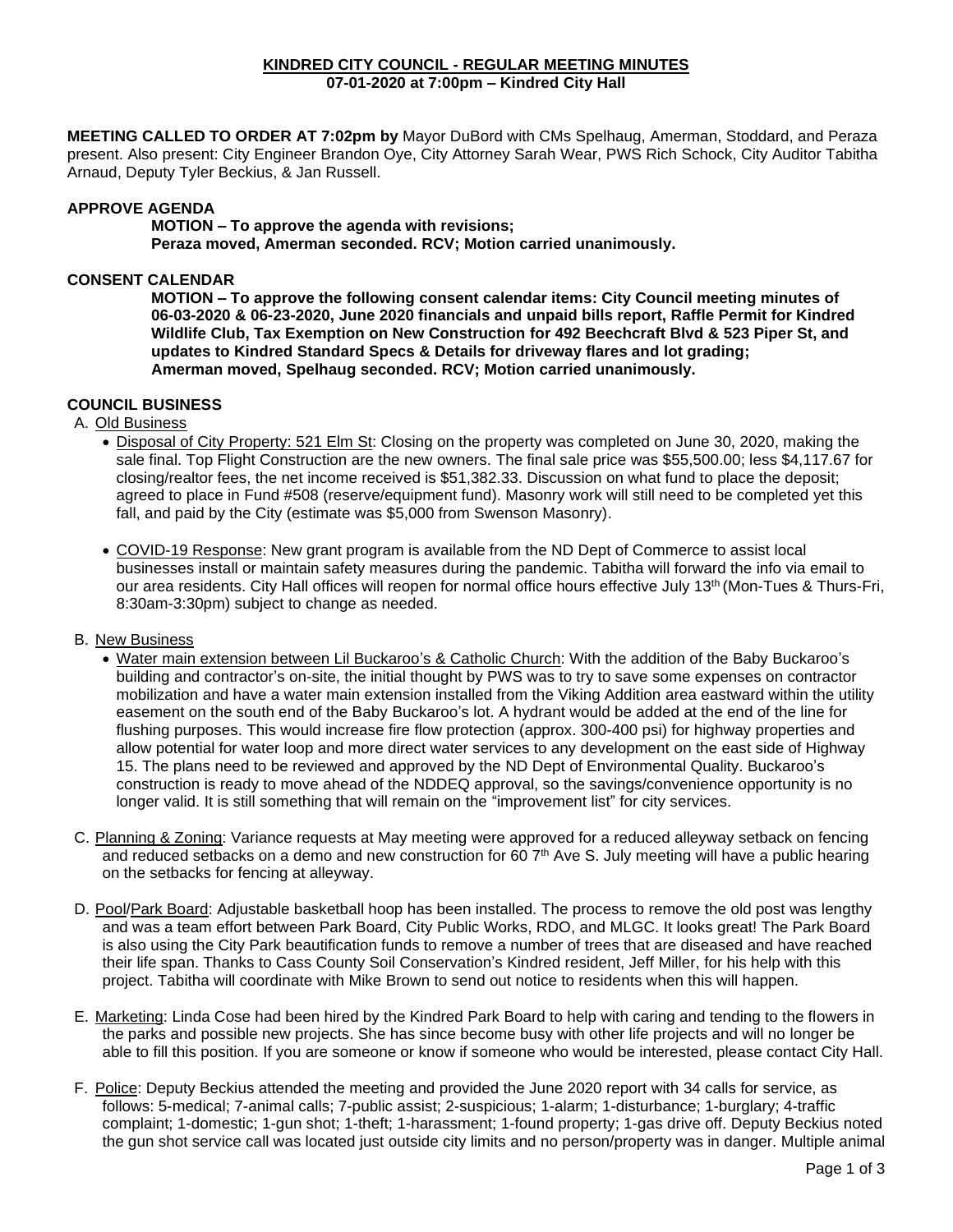complaints came from a newly vacant trailer in the mobile home park. The tenants were believed to be evicted but many dogs and cats remained at the home. Mayor DuBord asked to file an official complaint and forward the issue on to Michael Blevins, for code enforcement. Traffic calls were another topic discussed. Multiple reports of speeders and reckless driving on the north truck route. This area, even though it is by the High School, is not currently a school zone. Discussed options from additional stop signs, decreasing the speed limit, adding a radar speed limit sign, flashing signs, and speed bumps.

**MOTION – To create a school zone on Dakota St from County Hwy 15 to 5 th Ave N with installation of blinking lights and possibly one or two speed bumps; Peraza moved, Stoddard seconded. RCV; Motion carried unanimously.** 

### F. Engineering:

• **Wastewater Treatment Improvements; Sewer Improvement District 2019-1:** Discussion on evaluating twofour sites for the out-of-town lagoon options. Process will involve contacting property owners to get preliminary feeling of interest in selling land and acquiring access agreements to perform soil borings. Once a site is chosen, a purchase agreement will be created and a conditional use permit will need to be applied for with the township. Preliminary study suggests site options on the West will be more viable than those on the East, in part due to the airport, river, and soil quality.

**MOTION, passed – To approve Engineering Amendment No 2 and designate CM Spelhaug as the city representative for the project;**

**Peraza moved, Spelhaug seconded. RCV; Motion carried unanimously.**

• **Newport Ridge Phase 4; Improvement District 2020-1 & Water Looping Project 2020-2:** Construction has begun. SWC has projected a drop in forecasted revenues and has sent out notice to cost share funding recipients to consider a voluntary reduction in project expenses or SWC funding requested. Since Kindred's project has already been approved, awarded, and construction currently in progress, there is no need for the city to consider reductions in funding. Moore will assist in responding to SWC. Discussion on KPH change proposal for wet soils, Moore is waiting for additional info before presenting. Reviewed purchase agreement and payment to Torgerson family for property easement with water looping north of the cemetery.

**MOTION, passed – To approve permanent easement and purchase agreement with Torgerson Family Trust for \$1600.00;**

**Spelhaug moved, Amerman seconded. RCV; Motion carried unanimously.**

• **7 th Avenue Improvements:** Construction mostly complete, final items to be complete within next month. CAP #1 retains 10% of project total until complete.

**MOTION, passed – To approve Contractor's Application for payment No. 1 for \$33,003.45; Stoddard moved, Peraza seconded. RCV; Motion carried unanimously.**

**MOTION, passed – To approve Moore Engineering Invoice 24086 for \$3,026.55; Spelhaug moved, Peraza seconded. RCV; Motion carried unanimously.**

• **Viking Addition Dewatering Well (2nd Ave S):** Changed project bid structure with options added so the City can choose which items to include in the project. Moore is using a virtual platform for bid submittals and openings. Not only beneficial due to COVID concerns, but makes it much more convenient for contractors and may potentially increase contractor interest/competition on pricing.

**MOTION, passed – To approve electronic bid submittal and virtual bid opening; Amerman moved, Spelhaug seconded. RCV; Motion carried unanimously.** 

- **Lift Station and Force Main Improvements – Phase 2 Wastewater Improvements:** Currently on hold until lagoon project is confirmed. Potential to combine into the same project since directly related and construction would likely take place at the same time.
- **Capital Improvements Plan:** Will be scheduling a meeting with Cass Rural Water on possibly updating the shared storage agreement.

**MOTION, passed – To approve Moore Engineering Invoice 24065 for \$3,070.10; Peraza moved, Stoddard seconded. RCV; Motion carried unanimously.**

• **Water Tower; Improvement District 2016-1:** KLM performed the 1-Year Correction Period inspection; coatings in excellent condition, a couple spots of rust were found, and grass work needs to be completed. Final payment will be requested soon. Moore will complete 1-year inspection in October.

**MOTION, passed – To approve Moore Engineering Invoice 24098 for \$1,743.50; Peraza moved, Spelhaug seconded. RCV; Motion carried unanimously.**